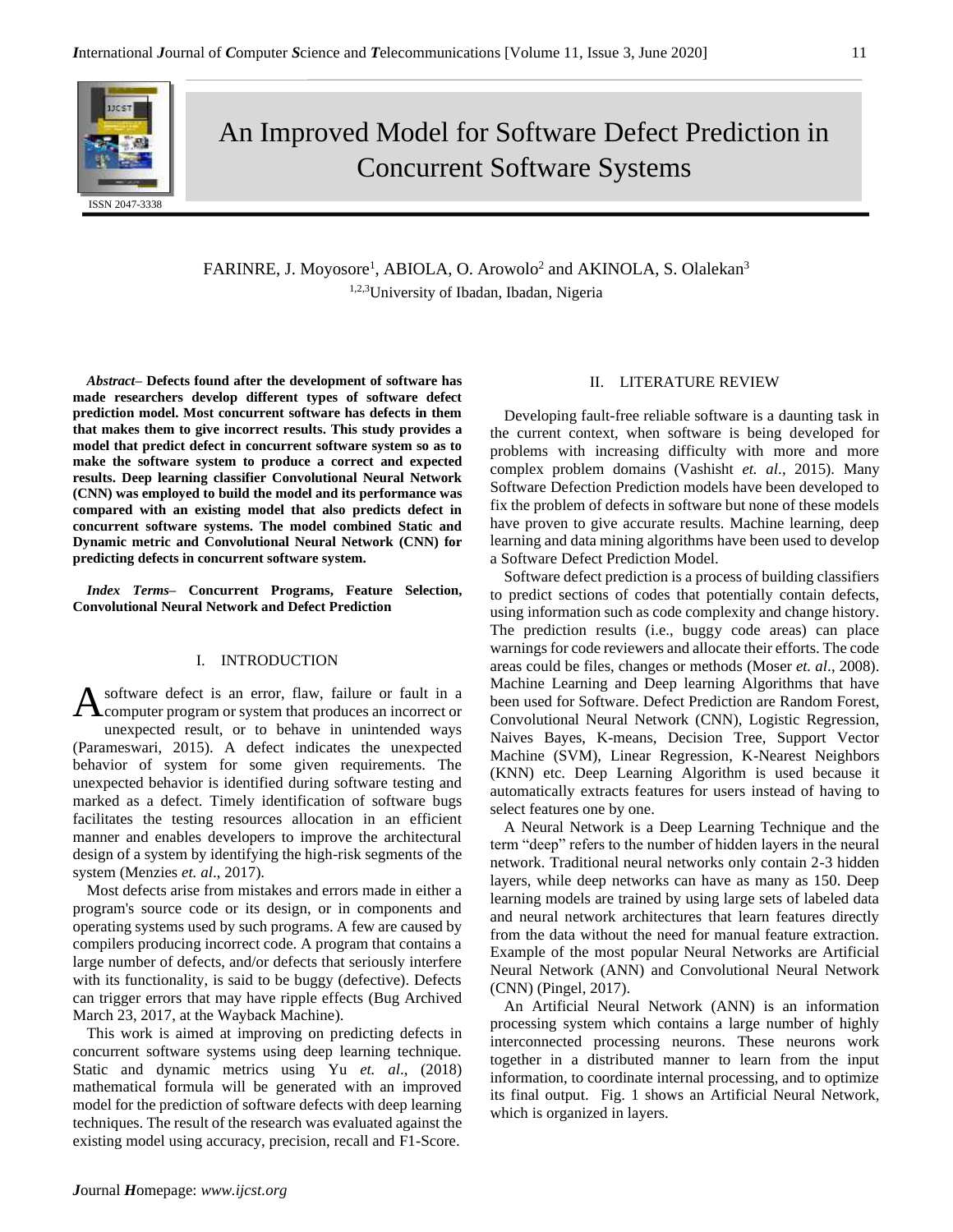

Fig. 1: A Neural network organized in layers (Sorokina, 2017)

A Convolutional Neural Network (CNN) is an example of a deep learning technique. It is a special kind of neural network for processing data that have a known grid-like topology (Goodfellow *et. al.,* , 2016), such as time-series data in 1-D grid and image data in 2-D grid. CNN have been proven to be successful in many areas such as image classification, speech recognition, etc. Fig. 2 shows an image of a Convolutional Neural Network (CNN).



Fig. 2: An image of a Convolutional Neural Network (CNN) (Jianli *et. al*., 2017)

Concurrent computation makes programming much more complex (Cartwright, 2000). In a concurrent program, several streams of operations may execute concurrently. Each stream of operations executes as it would in a sequential program except for the fact that streams can communicate and interfere with one another. Each such sequence of instructions is called a thread. For this reason, sequential programs are often called single-threaded programs.

When a multi-threaded program executes, the operations in its various threads are interleaved in an unpredictable order subject to the constraints imposed by explicit synchronization operations that may be embedded in the code. The operations for each stream are strictly ordered, but the interleaving of operations from a collection of streams is undetermined and depends on the vagaries of a particular execution of the program. One stream may run very fast while another does not run at all, a given thread can starve unless it is the only "runnable" thread (Cartwright, 2000). Fig. 3 shows how a concurrent program works, with three threads running.

#### *A) Related Works*

Software defect prediction is the process of locating defective modules in software. To produce high quality software, the final product should have as few defects as



Fig. 3: Image that shows how a concurrent program works (Java Prog. Tutorial, 2020)

possible. Early detection of software defects could lead to reduced development costs and rework effort and more reliable software. So, the study of the defect prediction is important to achieve software quality. The most discussed problem is software defect prediction in the field of software quality and software reliability. Boehm and Basili (2001) observed, finding and fixing a problem after delivery is 100 times more expensive than fixing it during requirement and design phase. Additionally software projects spend 40 to 50 percent of their efforts in avoidable rework. Therefore, defect prediction is extremely essential in the field of software quality and software reliability. Defect prediction is comparatively a novel research area of software quality engineering.

There has been much research on developing various software metrics and prediction algorithms to assess software quality. For example, Lee *et. al*., (2011) proposed a set of micro-interaction metrics (MIMs) that leverage developers' interaction information combined with source code metrics to predict defects. Meneely *et. al.,* (2008) examine structure of developer collaboration and use developer network derived from code information to predict defects. Basili *et. al.,* (2008) used Chidamber and Kemerer metrics, and Ohlsson and Alberg (1996) used McCabe's cyclomatic complexity for defect prediction. Menzies *et. al.,* (2010) conclude that static code metrics are useful in predicting defects under specific learning methods. These techniques, however, focus on sequential programs while ignoring code attributes and testability for concurrent programs.

Another work found is the work by Mathews and Tu*,* (2010) based on Ada programs. This work considers only the number of synchronizations and conditional branches that contain synchronization points without utilizing them to perform defect prediction. However, this work does not aim to predict concurrency faults. In addition, the work does not consider dynamic metrics.

Jianli *et. al.* (2017) worked on using Convolutional Neural Network to predict defects in software. This work focused only on file level prediction. They claim that programs have welldefined syntaxes and rich semantics hidden in the Abstract Syntax Trees (ASTs), which traditional features often fail to capture, and the traditional methods does not really give satisfactory results. Jianli *et. al.* used Convolutional Neural Network combined with Traditional Defect prediction for predicting defects because it has been proven to automatically generate features since it can effectively capture highly complicated non-linear features.

Yu *et. al*., (2018) developed a model with a combination of derived metric sets to improve prediction of defects in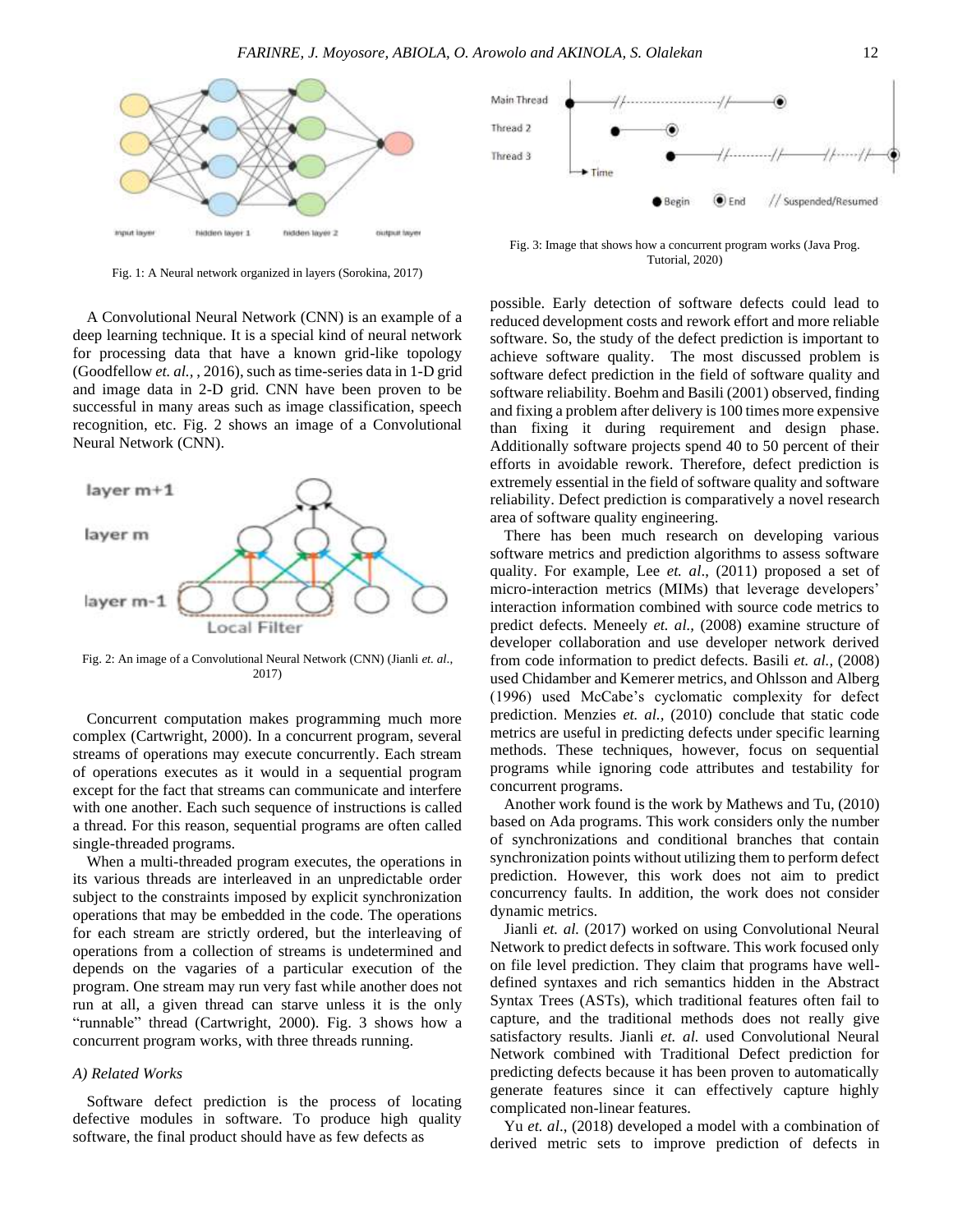concurrent software programs. Yu *et. al*., (2018) named their model the ConPredictor. The ConPredictor prediction model was built upon all 24 static and dynamic concurrency metrics. They empirically compare the performance of ConPredictor to those of prediction models built using traditional metrics that have been widely used in previous fault prediction work. They also investigate whether the combined use of mutation metrics and source code metrics improve the accuracy of the resulting prediction model. However, there were few cases where an instance (i.e., function) is mislabeled as non-faulty. This is because a concurrency fault may involve more than one function because the conflicting shared variables may exist in different functions. A function labeled as non-faulty may have conflicting accesses with other functions that are labeled as faulty.

This present study proposes an improved ConPredictor model for software defect prediction in concurrent program using deep learning technique. This research work improves on the existing model of Yu *et. al.,* (2018).

### III. METHODOLOGY

The research work was designed in such a way as to allow for the collection and analysis of defect data from a standard data source. The data was collected with the aim of identifying defects using deep learning techniques (Convolutional Neural Network). The dataset used for the analysis was the one used by the ConPredictor model. Tyu *et. al.,* (2018) provide a link (http://cs.uky.edu/\_tyu/ConPredictor) to where we can access the dataset so has to use for further research work.

The data used in this study was gotten from the link where four large concurrent software projects (Apache, MySQL, Mozilla, and OpenOffice) were used to build the model. The module that had concurrent program properties were selected to identify which particular module has concurrent type of defects. The dataset was divided into train and test sets and the model was trained using Convolutional Neural Network (CNN). The number of defects found in the dataset were counted and recorded. These data sets were selected because with millions of lines of publicly accessible code and wellmaintained bug repositories, they have been widely used by existing bug characteristic studies (Jin *et. al.*, 2012), and concurrency fault detection and testing techniques (Deng *et. al.,* 2013).

The proposed methodology for the study is shown in Fig. 4. The proposed methodology classifies the selected software modules into defective and non-defective categories. Software defect prediction helps to identify defective modules in software, and it reduces the cost of having to fix defects after a software has been delivered to customer.

## *A) Nature/Type of Defect Found in the Software Project*

The types of defects found in the software projects were the usual concurrency defects found in concurrent software. These defects are Live lock, Deadlocks, Hold and wait (Resource Holding), Starvation. In this study, only these four defects were considered. The model predicts functions that are likely to contain concurrency defects in real-world applications.

Specifically, six novel code metrics specific to concurrent programs were proposed. Concurrency control flow graph (CCFG) was adapted to generate code metrics involving: Access Point of Public Thread Variables (APPTV), Number of Concurrent Conditionals (NCC), Edge Communication value in CCFG (EC-CCFG), Concurrent Cyclomatic Number (CCN), Number of Public Variables (NPV) and Number of Interleaved Operations (NIO) (Yu *et. al.,*2018).



Fig. 4: The proposed methodology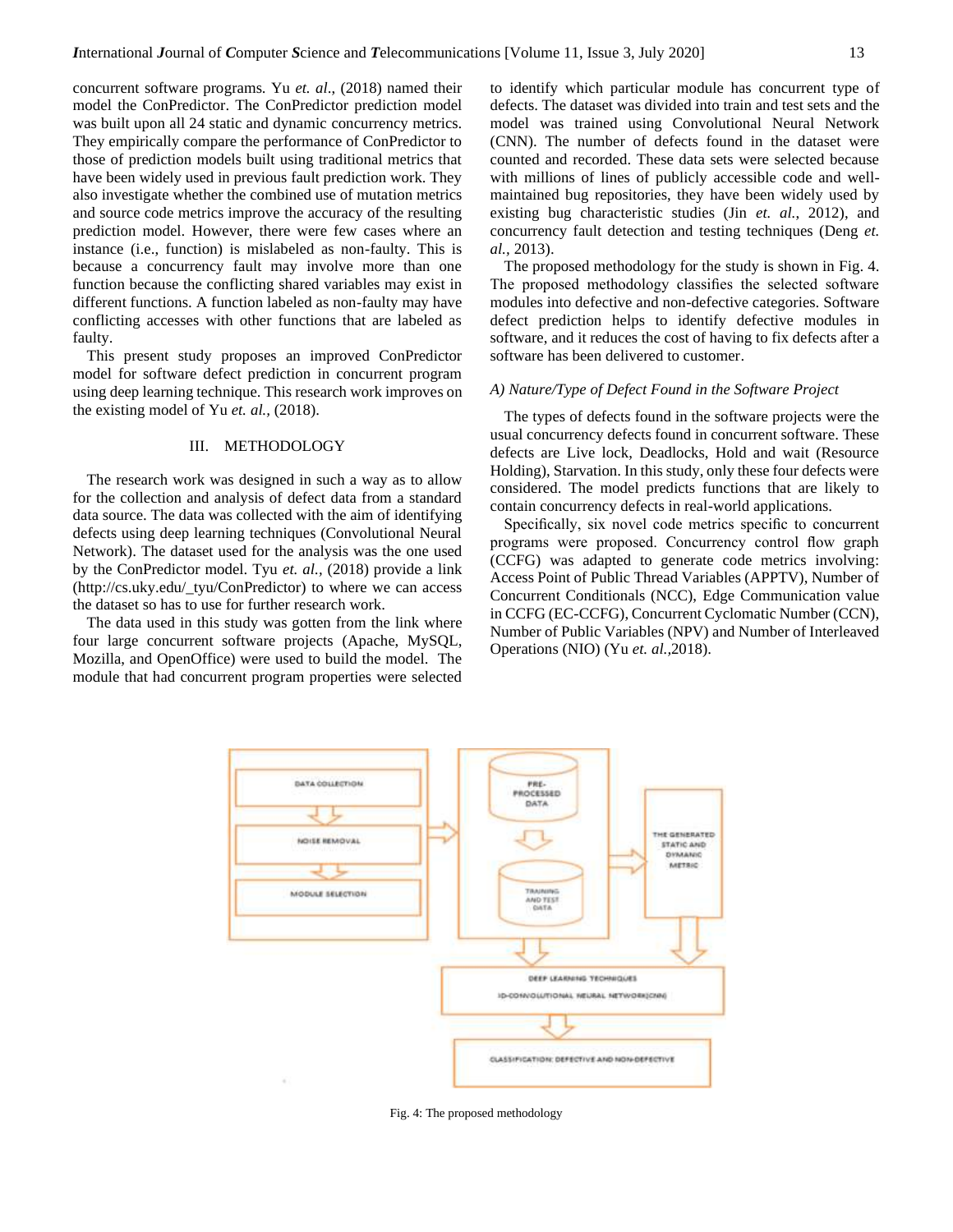

Fig. 5. The overall workflow of CNN (Li *et. al.,* 2017)

Eighteen mutation metrics were defined and computed by applying a variety of mutation operators specific to concurrent programs. These metrics include six static metrics (e.g., the number of times a mutation operator is applied) and 12 dynamic metrics from dynamic mutation analysis. The proposed model was built on these metrics i.e., the six derived and eighteen mutation metrics.

# *B) Using Convolutional Neural Network (CNN) to Build the Improved Model*

Convolutional Neural Network (CNN) is primarily used to classify images. So, there is need to convert our datasets to vectors so that the CNN can take as input. The Source code (datasets) is parsed into Abstract Syntax Trees (ASTs) to form token vectors. Thus, each source file is represented by a token vector. Then conduct mapping and word embedding converts the token vectors into numerical vectors and input the numerical vectors to CNN. CNN will automatically generate features and classify the dataset into defective and nondefective. The overall workflow of CNN (Li *et. al.,* 2017) is depicted in Fig. 5.

The deep learning classifier (Convolutional Neural Network) was used to make the model learn from the Training set. The model is tested on the Test set and the performance measures were calculated. Hence, the dimensionality of the data was first reduced to a set of 6 cumulated features using 4 different techniques and then trained the model using Deep learning classifier. A detailed comparison was then made based on the performance metrics that include Accuracy, Precision, Recall and F1-Scores. Anaconda was used as the development environment alongside Jupyter which is a launch tool for scientific analysis using Python in the Anaconda environment.

Multiple network architectures were implemented with different configurations for the auto encoder and the neural network. Once we carried out the tests, it was found that the best configuration for the model was the following: 64 hidden neurons, 0.9 of learning rate, 0.1 for corruption level, and 5000 iterations of training. In the case of the deep leaning configuration, the best result was adjusted with the following combination of values: 4 hidden layers, 0.3 of learning rate, 0.9 of momentum factor and 1000 iterations of training.

Our model was applied on the four datasets that were collected, defective instances were predicted and instances useful in the dataset were selected.

# IV. RESULTS AND PERFORMANCE EVALUATIONS

Table I shows the defective instances found in the four datasets. In the first dataset, 76 instances were found to be defective. In the second dataset, 300 instances were found to be defective. In the third dataset, 138 instances were found to be defective and 115 instances were found to be defective in the last dataset. The results of the Accuracy, Precision,  $F - Score$ and Recall of the Model is presented in Table II. From the Table, it is shown that that the average accuracy for the four datasets was 75.4% while the precision of the model was 73.9%.

#### *A) Result Comparison*

Comparing the performance of our Improved Model with the ConPredictor model proposed by Tyu *et. al.,* , (2018), Table 3 and Fig. 6 show the results obtained. Tyu *et. al.,* , (2018). ConPredictor model analysis was done using WEKA as the tool for analysis. We adopted the same data and metrics used by Tyru *et. al.* (2018) but our model was implemented in Python development environment. From Table 3, it can be deduced that our Improved Model outperforms the ConPredictor in all the four-performance metrics used.

Table I: Numbers of defects found in each software projects

| Software<br>Project | Total<br><b>Instances</b> | Selected<br><b>Instances</b> | Defective<br><b>Instances</b> |
|---------------------|---------------------------|------------------------------|-------------------------------|
| Dataset 1           | 35761                     | 2000                         | 76                            |
| Dataset 2           | 71665                     | 2145                         | 300                           |
| Dataset 3           | 144382                    | 4700                         | 158                           |
| Dataset 4           | 110509                    | 6139                         | 120                           |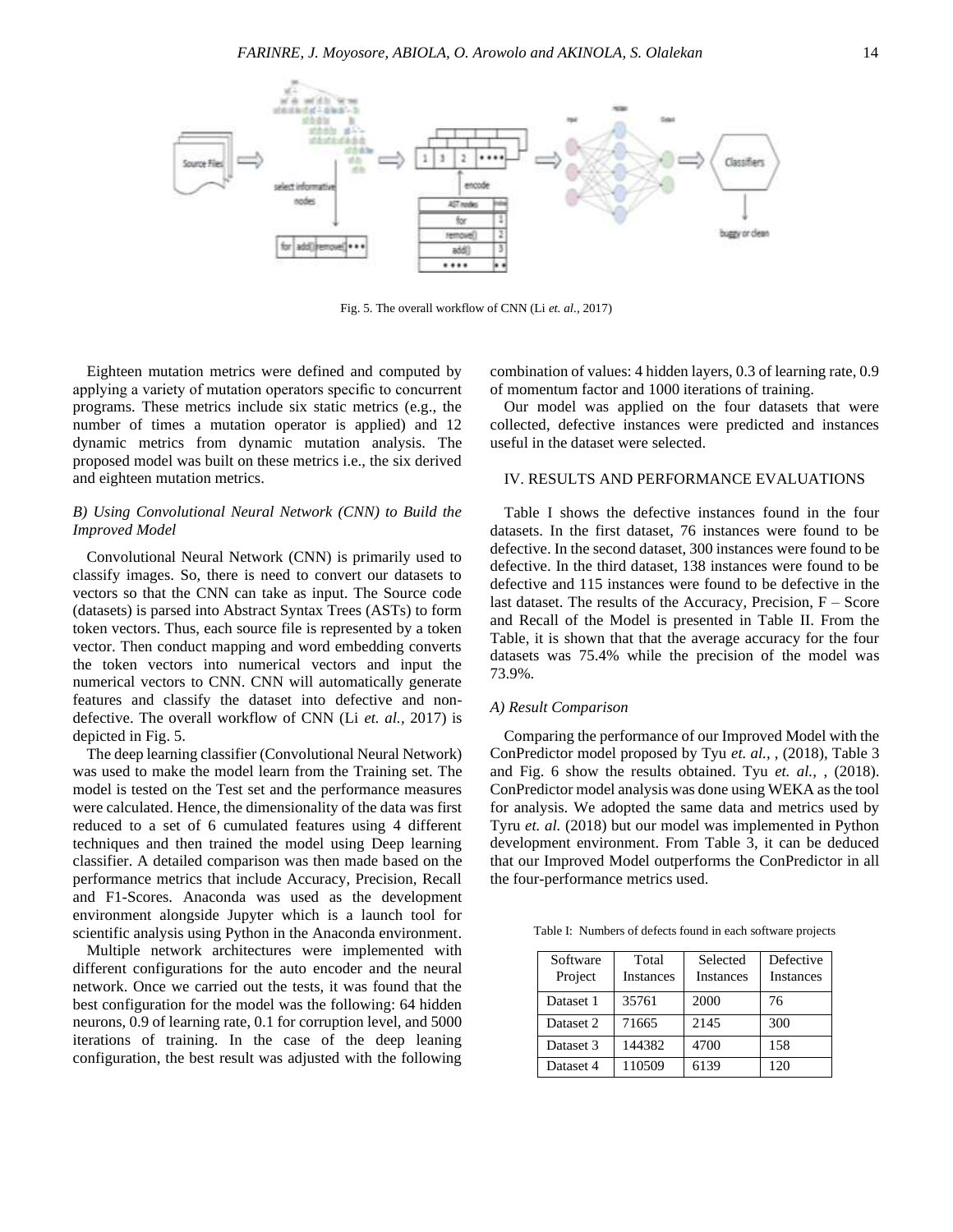| <b>DATASET</b> | <b>ACCURACY</b> | <b>PRECISION</b> | <b>RECALL</b> | <b>F-SCORE</b> |
|----------------|-----------------|------------------|---------------|----------------|
| Dataset 1      | 75.2%           | 72.5%            | 74.3%         | 73.4%          |
| Dataset 2      | 74.5%           | 73.4%            | 72.5%         | 73.0%          |
| Dataset 3      | 76.6%           | 75.7%            | 73.2%         | 74.4%          |
| Dataset 4      | 75.4%           | 73.9%            | 73.3%         | 73.6%          |
| <b>AVERAGE</b> | 75.4%           | 73.8%            | 73.3%         | 73.6%          |

Table II: Result of the Accuracy, Precision, F – Score and Recall for the Model

Table III: Comparison Results of ConPredictor against the Improved Model

|           | ConPredictor | <b>Improved Model</b> |
|-----------|--------------|-----------------------|
| Accuracy  | 72.0%        | 75.4%                 |
| Precision | 68.0%        | 73.8%                 |
| Recall    | 64.0%        | 73.3%                 |
| F1-Score  | 66.0%        | 73.6%                 |



Fig. 6: Graph of Result Comparison



Fig. 7: Confusion matrix